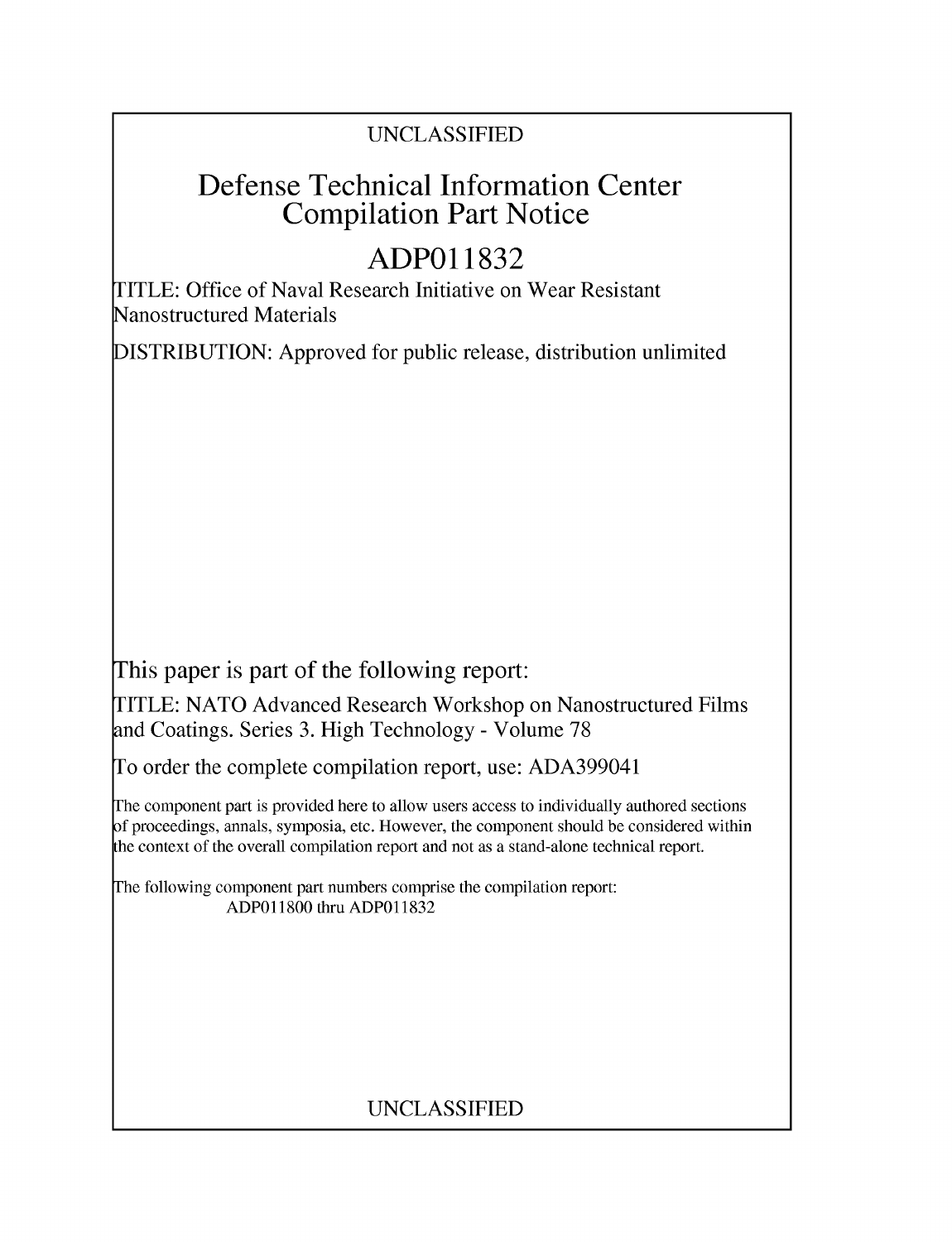## **OFFICE** OF **NAVAL** RESEARCH INITIATIVE **ON** WEAR **RESISTANT NANOSTRUCTURED** MATERIALS

L. T. Kabacoff Office of Naval Research 800 N Quincy Street Arlington, VA 22217-5660, USA

#### 1. Introduction

Every year, the U. S. Navy spends many billions of dollars in the repair and maintenance of ships, aircraft and land-based vehicles. A significant portion of this money goes to the repair or replacement of worn or eroded components such as shafts, seals, hydraulic cylinders and bearings. Because of continuing budget cuts over the last several years, it has become imperative for the Navy to find ways to reduce this maintenance burden. This need is complicated by the fact that many of the wear surfaces in question are chrome plated, which, due to increasingly stringent environmental regulations, must now be replaced by some other coating technology. As a result, the Office of Naval Research has instituted an initiative to develop and implement new coating technology that takes advantage of the outstanding properties of newly emerging nanostructured materials. Moreover, the coatings are fabricated by thermal spray processing, a mature and widely available technique, and one that is already used for refurbishing worn or otherwise damaged ship and aircraft components. The objective of the program is to establish a coatings capability which can reduce life cycle cost of navy assets either by extending the service life of components or making possible the repair, rather than replacement, of the component. The extraordinary properties of these materials make both strategies possible.

#### 2. Thermal Spray Processing

Generally speaking, thermal spray consists of the heating and accelerating of solid particles by injecting them into a hot gas stream, then impacting them onto a substrate to form a coating. There are a wide variety of techniques for carrying this out.. The heated gas stream can be produced by a DC arc (plasma arc spraying), by combustion of a fuel such as kerosene (high velocity oxygen fuel, or HVOF), or even simple heating of compressed air (cold dynamic gas spray, or CDGS). Each method has a characteristic range of gas velocities and temperatures. For example, plasma arc spray can produce extremely high temperature (in excess of 10,000 **'C)** but velocities below 1,000 ft/sec. On the other hand, HVOF produces much higher velocities, but temperatures in the  $2,000 -$ 

*G.M. Chow et al. (eds.), Nanostructured Films and Coatings,* 373-377. **Q** 2000 *Kluwer Academic Publishers. Printed in the Netherlands.*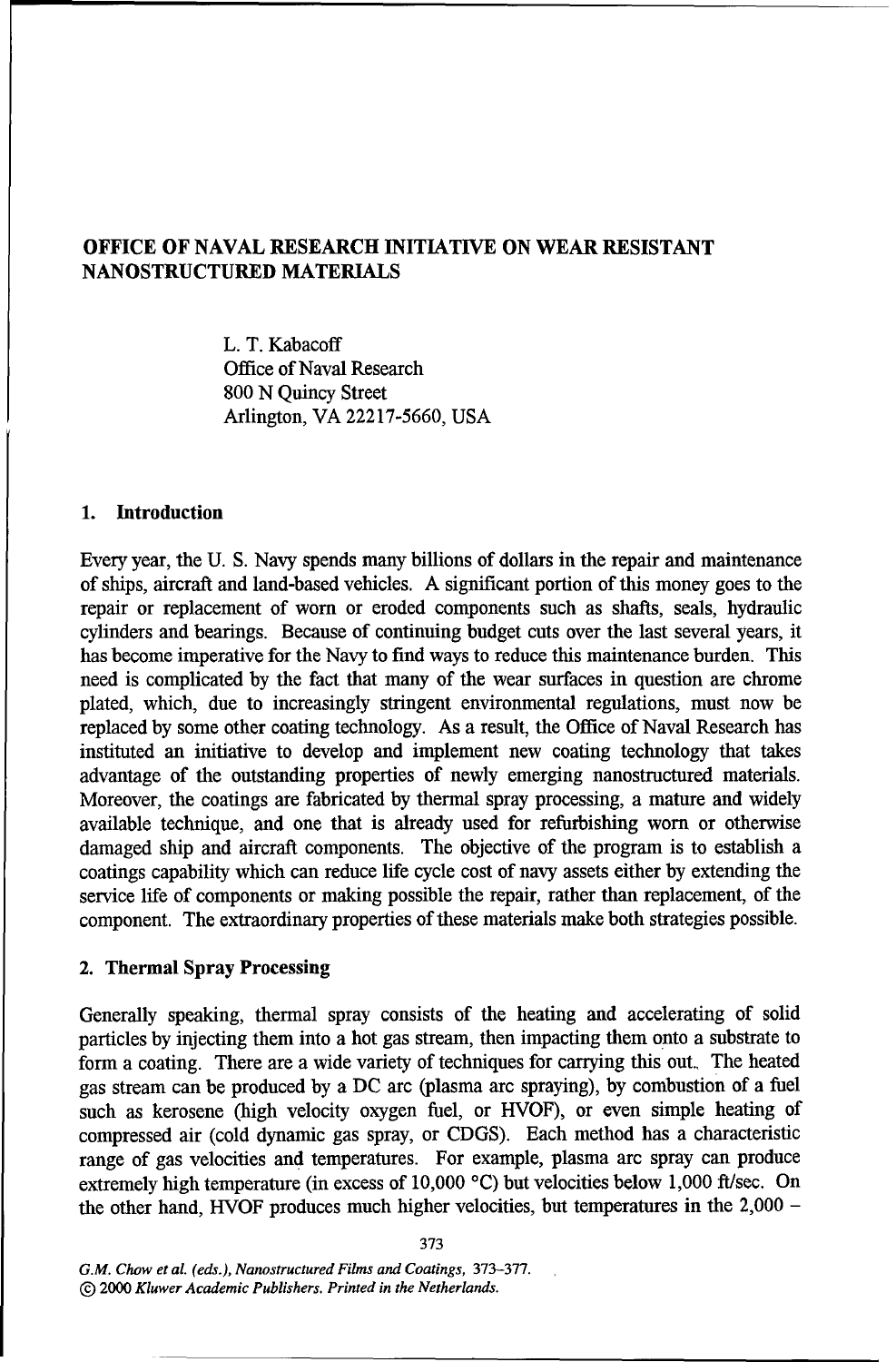3,000 °C range. **CDGS** can produce up to Mach 4 gas velocities, but at a temperature of only about 300 **'C.** The choice of method depends on the material to be sprayed, the substrate, and the required quality of the coating (adhesion, porosity, etc.).

Thermal spray of nanostructured materials presents challenges not usually present when spraying conventional materials. For example, the ideal size and morphology of a particle for thermal spray is a  $15 -30$   $\mu$ m dense spherical particle. Nanostructured ceramic powder is most frequently produced in the form of individual nanoscale particles. Such particles cannot easily be fed into an thermal spray system. Moreover, it is very difficult to entrain such particles or to bring about impact on a substrate. Such particles must be agglomerated into larger, "snowball" like structures, which can be injected into and carried by the gas stream. Another important class of nanostructured materials, cemented carbides (or cermets), is produced in the form of fragile, hollow shells. Beside the low density, such shells break apart in storage and handling, resulting in fine particles that clog the powder feeders. For these materials, it is necessary to either modify the production process to create dense spheres, or to reagglomerate the material into a more favorable structure. Another issue when spraying nanostructured materials is the degree to which the particles melt. There are two ways to form a nanoscale microstructure in a thermal sprayed coating. Either the individual particles (or one or more phases within the particle) remain solid during the spray process (since melting destroys the nanoscale nature of the material), or a nanoscale structure is recovered during solidification at the substrate. In thermal spray of conventional materials, particles are almost always allowed to melt. Finally, the extremely high surface area of nanostructured materials can lead to excessive surface reactivity which, in turn, can degrade coating quality.

#### 3. Program Summary

Studies have been carried out in three general areas: cermets, ceramics, and metals.

### 3.1 CERMETS

Two classes of cermets were investigated, WC-Co and  $Cr_4C_3-NiCr$ . WC-Co was manufactured in the form of hollow shells by Nanodyne with nominal compositions of 8, 12, and 15% Co. Initially, the shells were too fragile for use as thermal spray feed stock due to the presence of very fine particles (which clogged powder feeders). Three approaches were taken to solve this problem. The first involved the milling of the Nanodyne material to form micron sized particles followed by dispersal in a binder and spray drying. Further processing by a heat treatment can also be applied. Several companies are capable of this kind of processing. Under the ONR program, this work was carried out by Inframat. A second approach was to modify the parameters of the spray conversion process used by Nanodyne to manufacture the original hollow shells in order to produce shells with much thicker walls. This has been done successfully by Nanodyne, which can now produce nearly solid spheres. The third approach was to fabricate a cored wire consisting of a WC-Co core wrapped in a thin metal sheath. Thermal spray was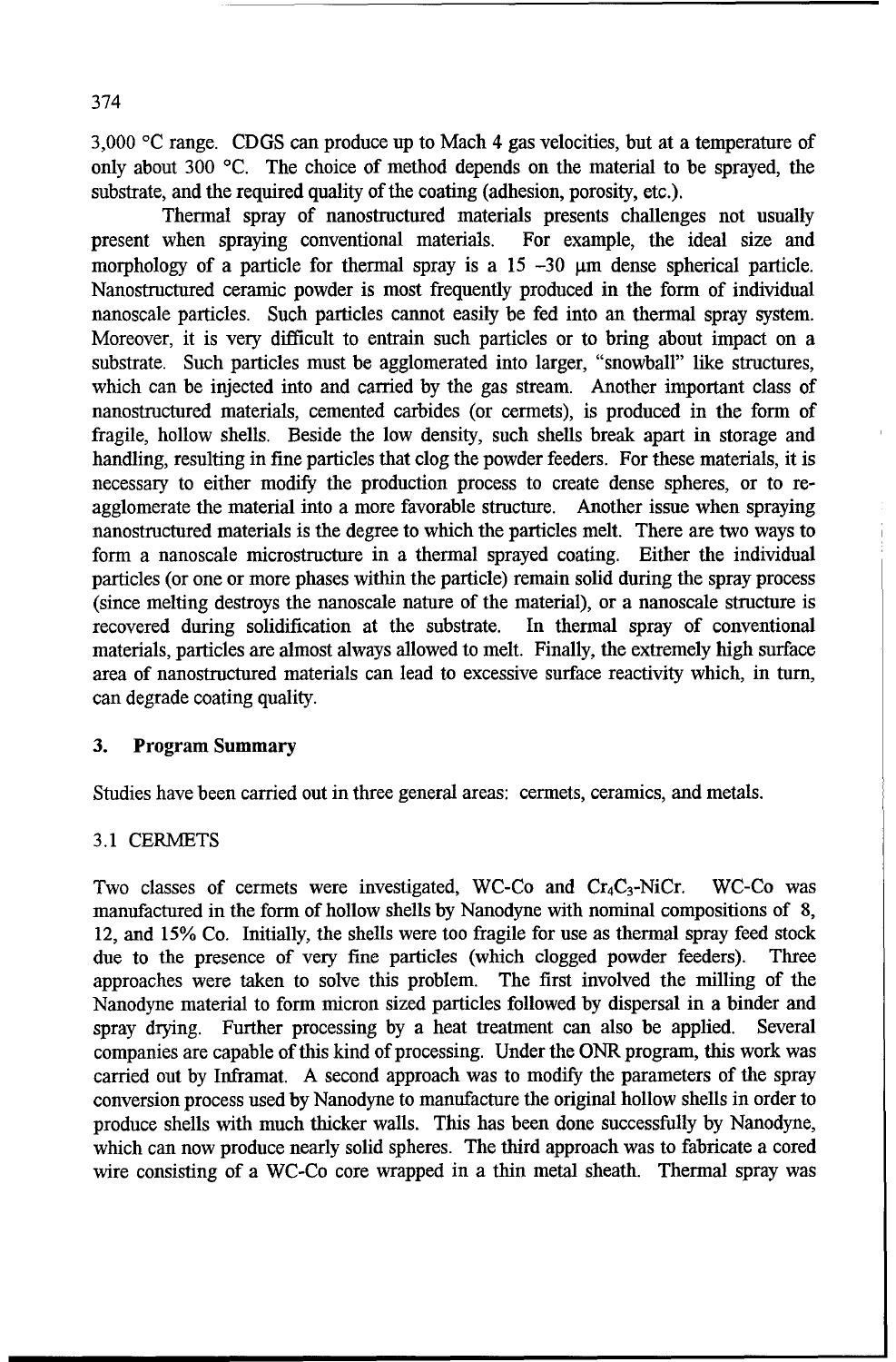carried out by twin wire arc spray. Sprayable nanostructured  $Cr_4C_3-NiCr$  powder was fabricated by attritor milling of conventional powder followed by dispersal in a binder. In this case, rather than spray drying, the binder was allowed to harden. The resulting material was then ground to form a sprayable powder.

A very large number of cermet coatings were fabricated by several thermal spray techniques. Most were done by HVOF, with some coatings produced by plasma spray and twin wire arc. In all cases, the adhesion was outstanding, typically a factor of two better than conventional coatings of similar composition. It was also found that residual stress was very low, resulting in a capability for producing very thick coatings. In a conventional coating, stress buildup limits coating thickness to typically  $500 - 800 \mu m$ . Nanostructured coatings were made up to 0.65 cm thick and could probably be made with arbitrary thickness. It was also found that the WC-15%Co coatings were remarkably tough and could be struck hard with a hammer without cracking or spalling. The hardness and wear resistance of the coatings varied widely depending on spray techniques and parameters used. Moreover, wear resistance did not correlate to hardness. Studies show that, while bulk sintered nanostructured WC-Co is much more wear resistant than the conventional analogue, the wear resistance of the nanostructured coatings is limited by the quality of the splat boundaries and that coating quality is not yet high enough to allow the nanostructured nature of the material come into play. Development efforts are continuing. Wear data on  $Cr_4C_3$ -NiCr is not yet available. However, the hardness of the nanostructured coatings is somewhat higher that that of the conventional coating.

#### 3.2 CERAMICS

Two types of ceramic coatings were considered: hard coatings and thermal barrier coatings. The composition for the hard coatings was  $Al_2O_3 - 18\%$  TiO<sub>2</sub> while that of the thermal barrier coating was 7YSZ (7% yttria stabilized zirconia). Sprayable powder was produced by reagglomerating individual nanoscale particles which were dispersed in a binder and spray dried, followed either by calcining or plasma densification. The resulting powders consisted of round dense particles of a size and flowability ideal for thermal spray powder feeders. Coatings were fabricated by plasma spray. Examination of the microstructure showed that partial melting had occurred and that the coatings consisted of a mixed nano/micro-scale structure. The nanoscale component varied from zero to over 60%. In the case of the hard coatings, adding proprietary dopants could increase the percentage of retained nanostructured material. The wear resistance of the hard coatings was found to be superior to that of the conventional material, being four times better in the best samples. The wear resistance correlated strongly with retained nanostructure. Adhesion was found to be much higher for the nanostructured coatings (more than twice the conventional value). It was observed that toughness was much higher, but quantitative measure of this has not yet been accomplished. It was also observed that post deposition grinding and polishing of the nanostructured coatings could be accomplished in about half the usual time and a much better final surface smoothness could be achieved.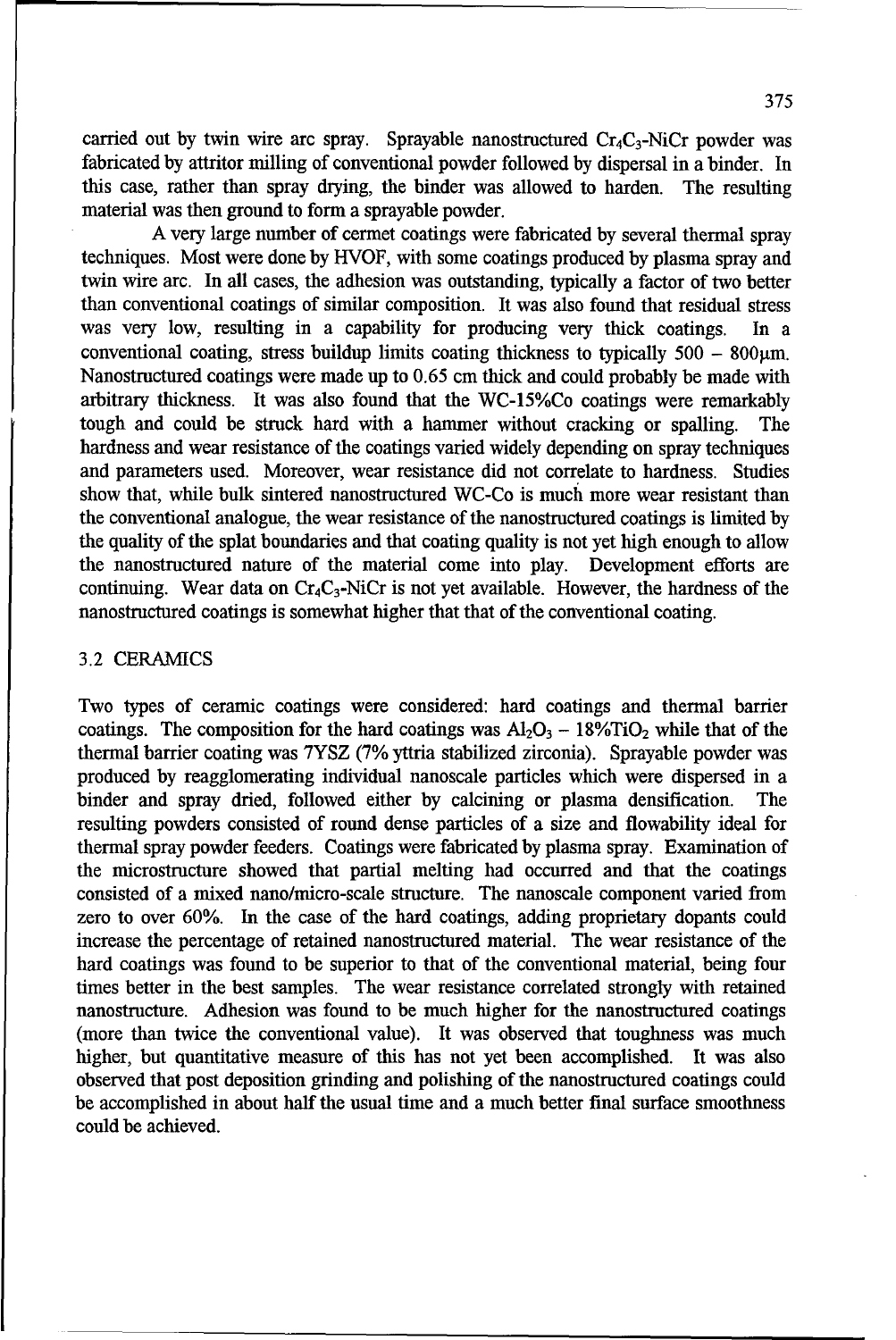In a recent effort, Inframat has succeeded in fabricating oxide ceramic coatings by injecting an aqueous solution of salts directly into a plasma flame, thus carrying out particle synthesis and deposition in the same operation. The resulting coatings were remarkably smooth, and porosity could be controlled by controlling process parameters. The mechanical and thermal properties of the coatings are now being characterized at Inframat and at UCONN. NEI and A&A company have also succeeded in producing coatings using a liquid, in this case using metal-organic precursors.

## 3.3 METALS

Sprayable powders of reasonably ductile alloys and metal matrix composites can most easily be obtained by attritor milling of conventional metal powders, which produces relatively large metal particles which exhibit a grain size typically  $20 - 40$  nm. However, these powders will almost certainly melt during deposition using most thermal spray techniques (an exception is CDGS). The nanoscale structure can be recovered upon solidification provided the material is rich in nucleation sites and solidification is rapid. These nucleation sites can be obtained by performing the milling under liquid nitrogen. This results in the creation of a fine dispersion of oxide/nitride particles which tend to collect at grain boundaries. Studies have been carried out on thermal spray of aluminum (with and without addition of micron scale SiC particles) and on a Ni-based alloy, 718. In each case, nanostructured coatings were successfully fabricated either by plasma spray in an inert atmosphere (Al, AI/SiC) or HVOF (718). These coatings have not yet been characterized. However, preliminary data indicate that the hardness of such coatings is significantly higher than that found in conventional coatings with the same composition.

### 4. Recent Publications

Much of the work described above has not been published, partly because of insufficient time, and partly because some of it is being carried out in industrial laboratories where the details are considered to be proprietary. Some of the work is presented elsewhere in these proceedings. A list of recent publications is presented below. It is suggested that interested persons contact the performers directly to obtain information.

- 1. Cheng, J., Jordan, E.H., Barber, B., and Gell, M. (1998) Thermal/residual stress in a thermal barrier coating system, *Acta Meterialia* 46, 5839-5842.
- 2. Xiao, T.D., Jiang, S., Wang, D.M., Wang, Y., Zatorski, R., Strock, C.W. and Strutt, P.R. (1998) Thermal spray of nanostructured ceramic coatings for improved mechanical properties, in T.S. Sudarshan, K.A. Khor and M. Jeandin (eds.), *Surface Modification Technologies X11,* ASM International, Metals Park, pp. 489-493.
- 3. Cetegen, B.M. and Yu, W. (1999) Simultaneous particle temperature, velocity and size measurement in HVOF thermal sprays, *J1. Thermal Spray Technology* **8,** 57-62.
- 4. Ahmed, I. And Bergman, T.L. (in press) Thermal modeling of plasma spray deposition of nanostructured ceramics, *J. Thermal Spray Technology.*
- *5.* Wang, Y., Whang, S.H., Wang, T.D. and Strutt, P.R. (in press) Abrasive wear